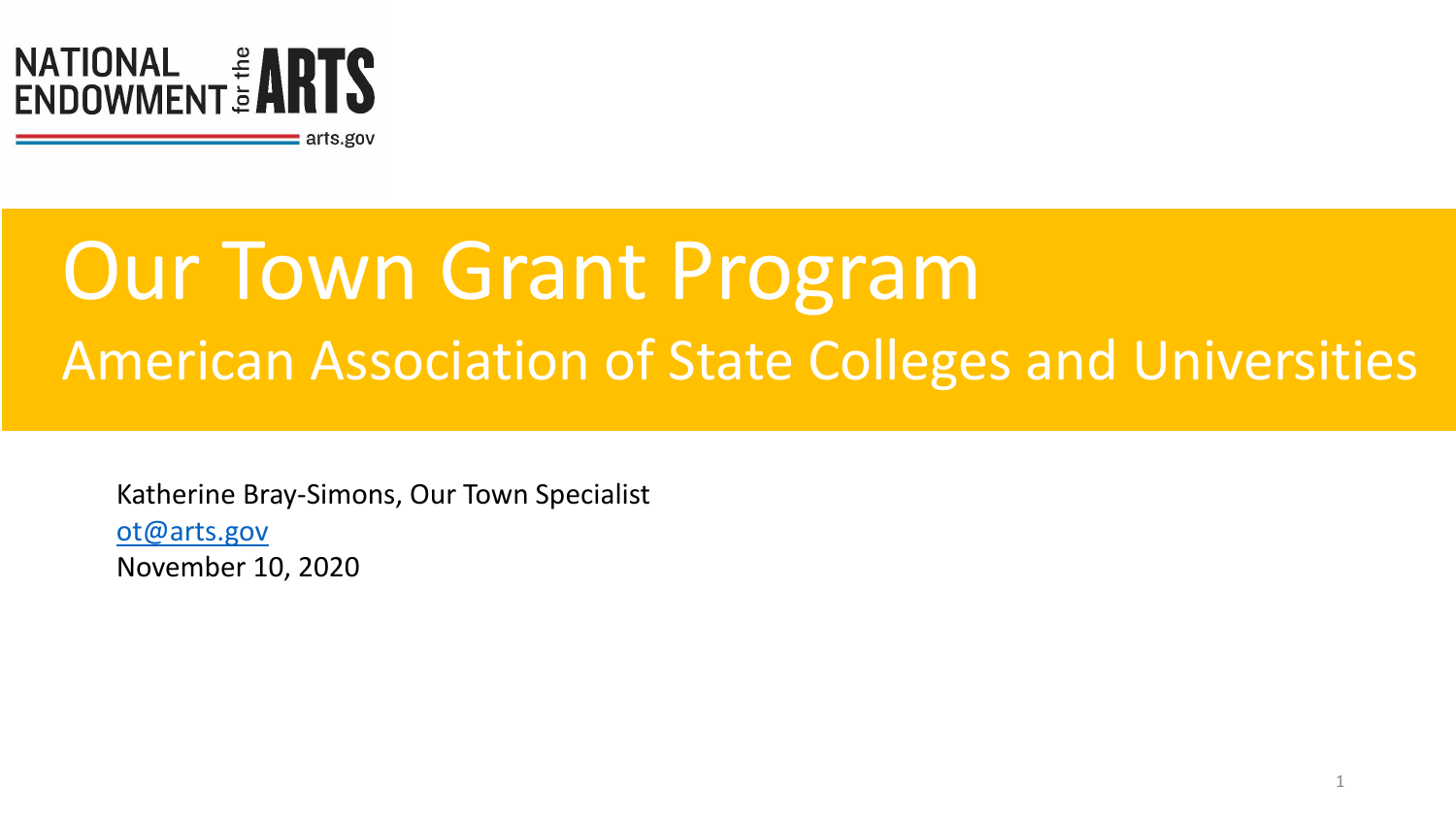#### Our Town & Creative Placemaking

**RALDNDONPA** Studios in the Park ArtBuilt NYC Department of Parks & Recreation New York City, NY Photo: ArtBuilt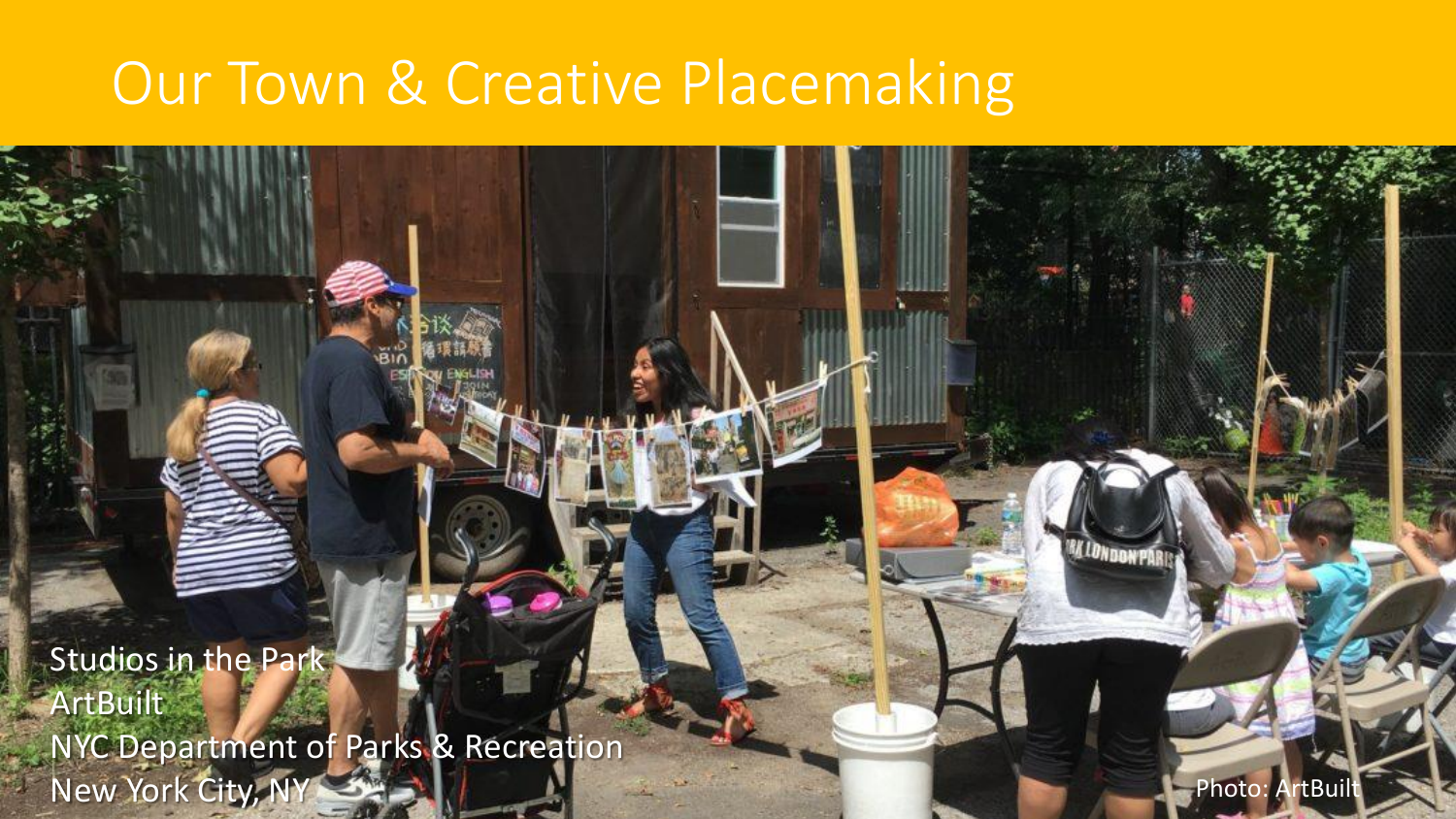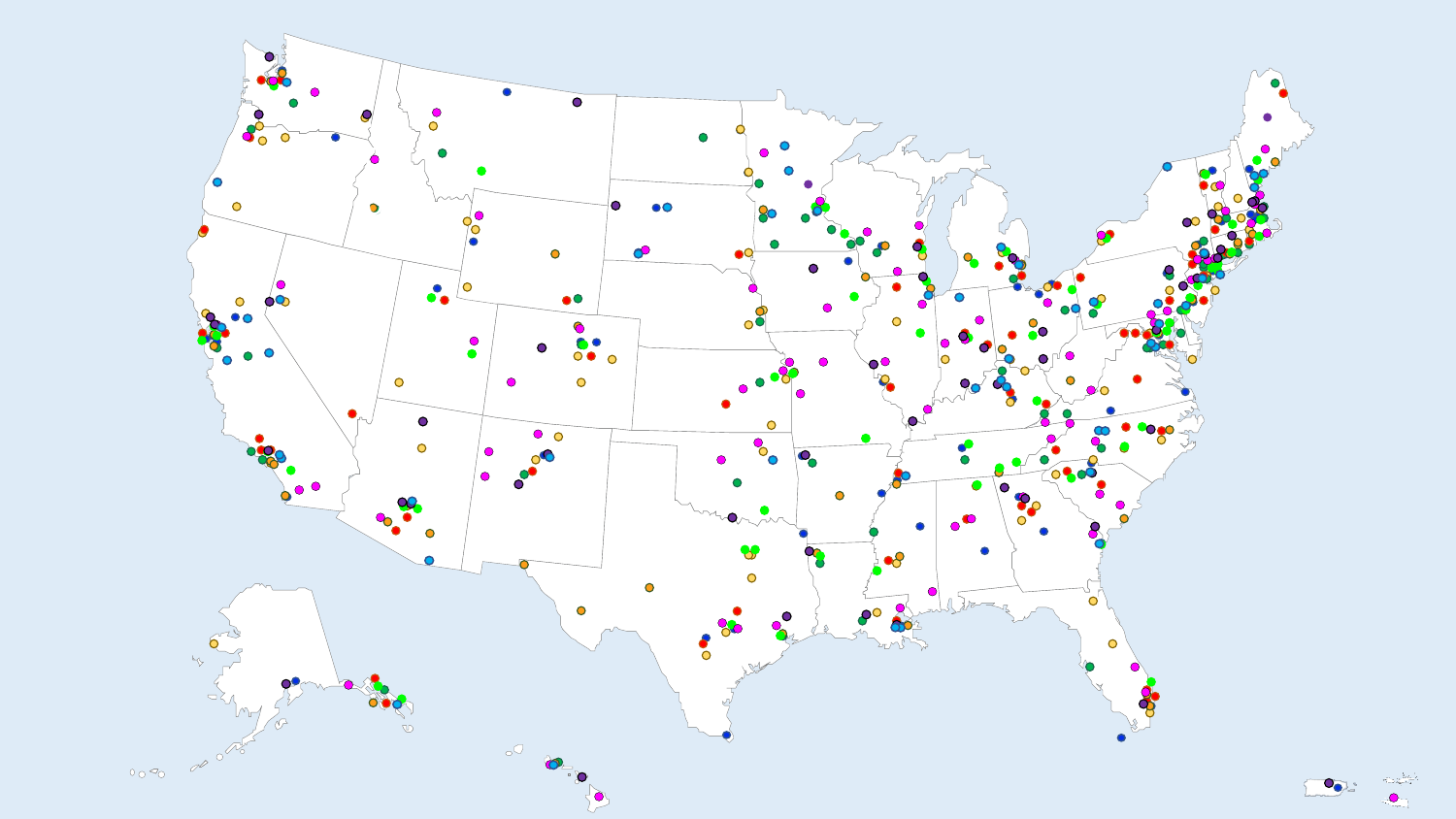#### Our Town Basics



My Pool, My City Forklift Danceworks City of Austin Parks & Recreation Austin, TX

- Matching grants range from \$25,000 to \$150,000.
- Projects that integrate arts, culture, and design activities into efforts that advance local economic, physical, and/or social outcomes.
- Typical Project types include…
	- o Arts Engagement
	- o Cultural Planning
	- o Design
	- o Artist / Creative Industry Support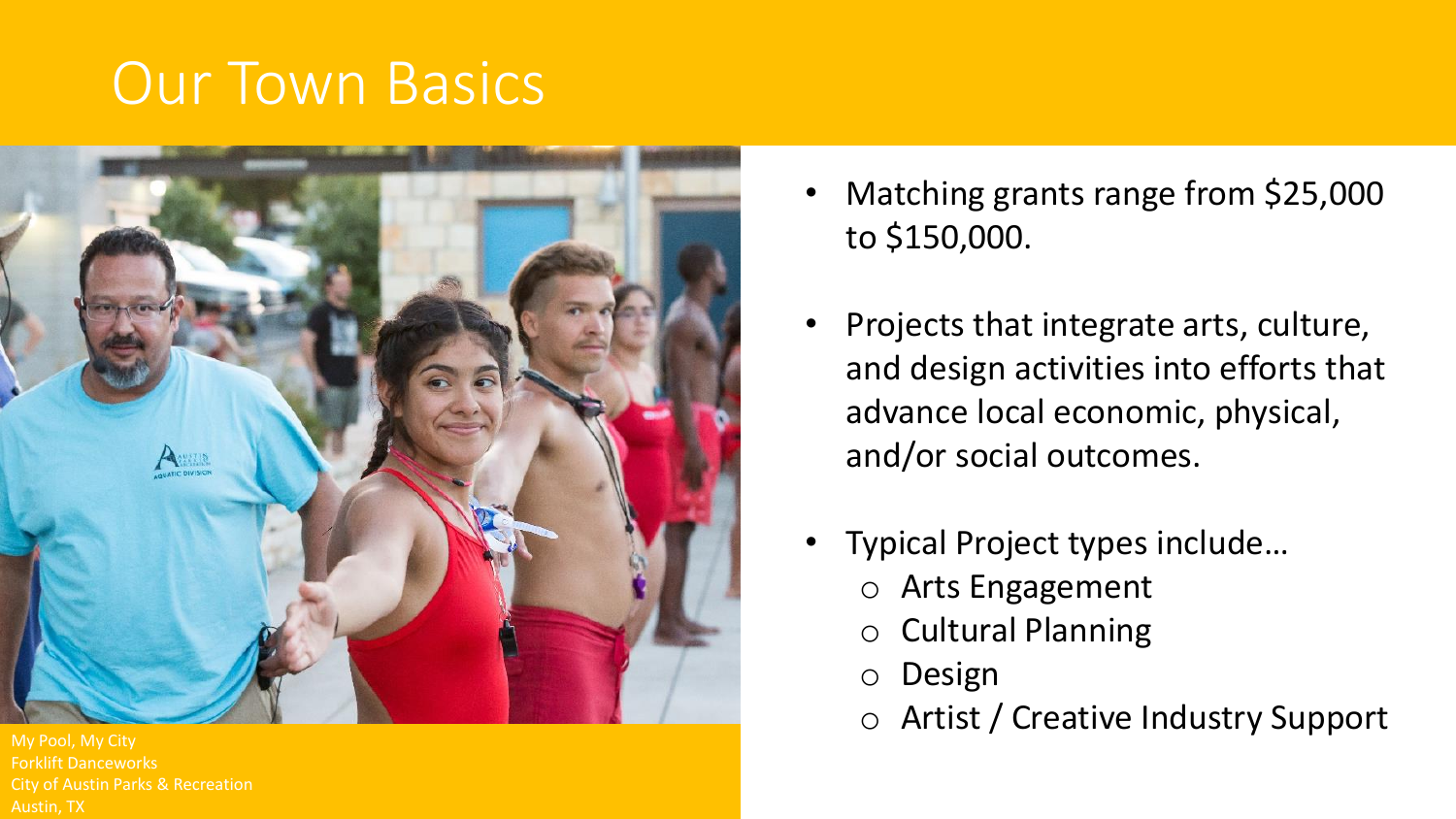#### Required Primary Partnership



Local government entity + nonprofit 501c3 organization

(one of the partners must have arts/culture/design mission)

My Pool, My City Forklift Danceworks City of Austin Parks & Recreation Austin, TX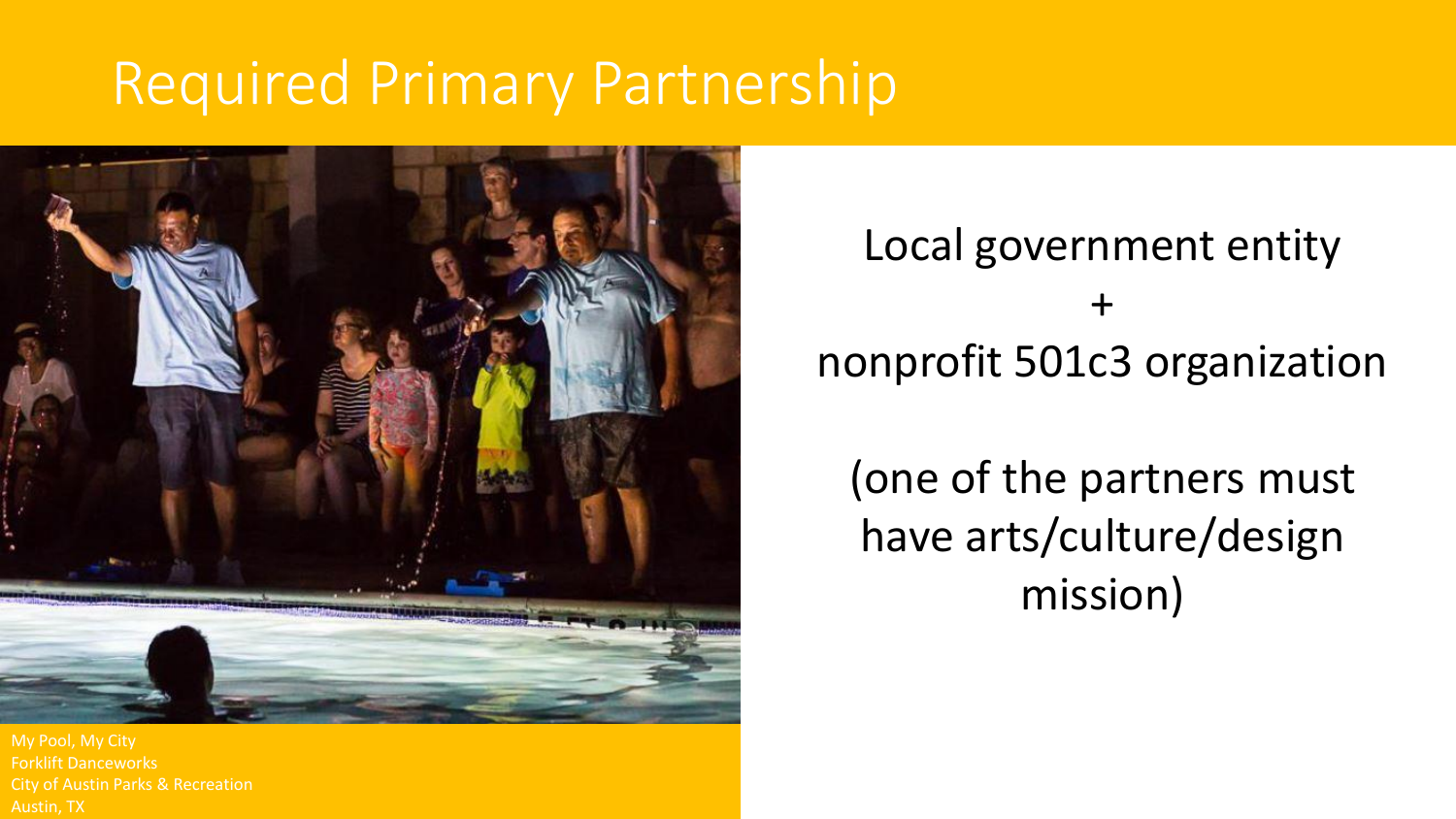# Local Government Entity

- Eligible Local government entity partner
	- Federally recognized tribal government
	- County or parish
	- City, town, village

See more information at [https://www.arts.gov/grants-organizations/our-town/grant-program-description.](https://www.arts.gov/grants-organizations/our-town/grant-program-description)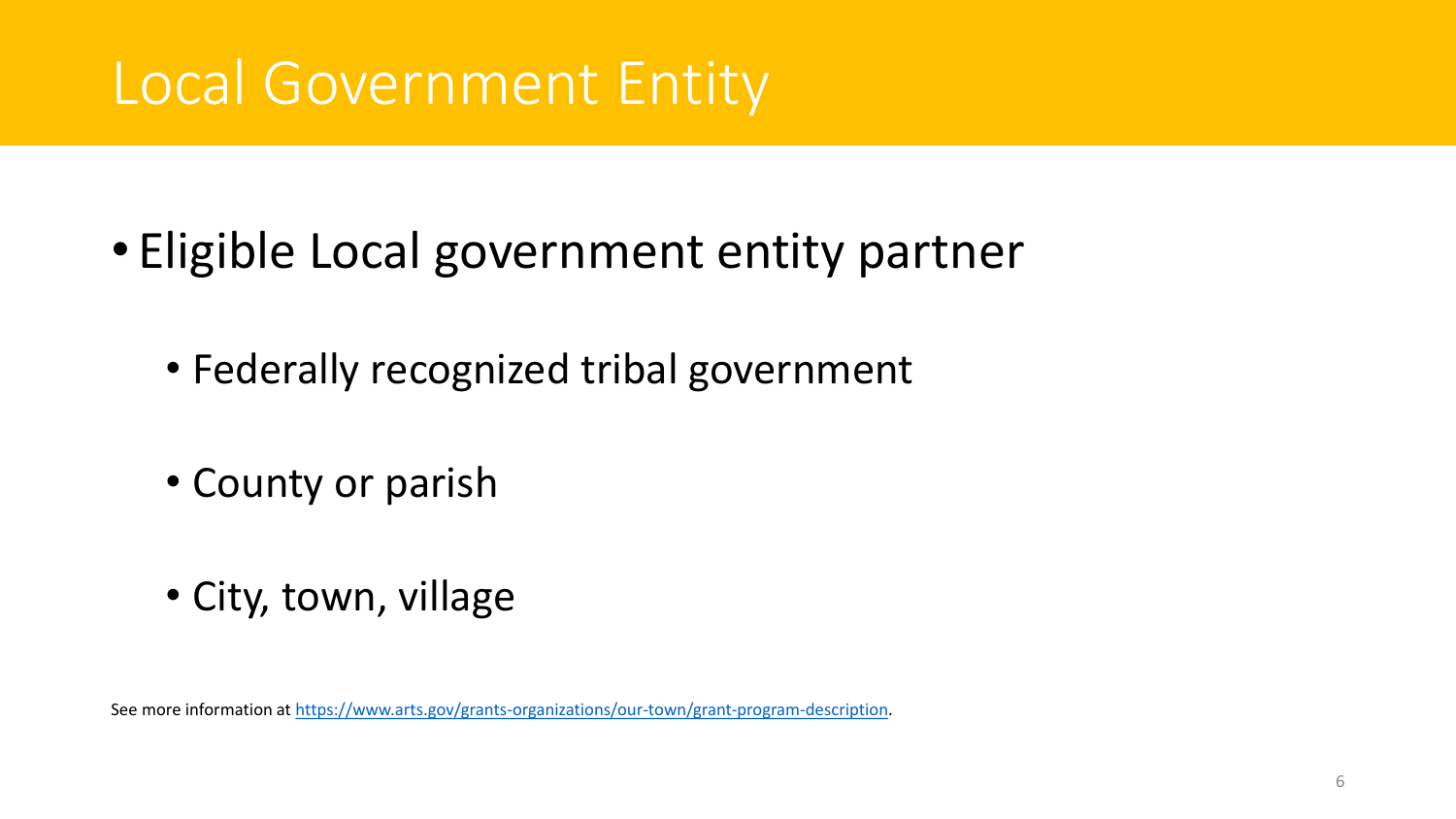# Nonprofit 501c3 organization

- Eligible 501c3 nonprofit organization partner
	- If applying as a lead applicant, must have a 3 year programming history
	- 501c3 status must be established by time of application
	- No fiscal agents

See more information at [https://www.arts.gov/grants-organizations/our-town/grant-program-description.](https://www.arts.gov/grants-organizations/our-town/grant-program-description)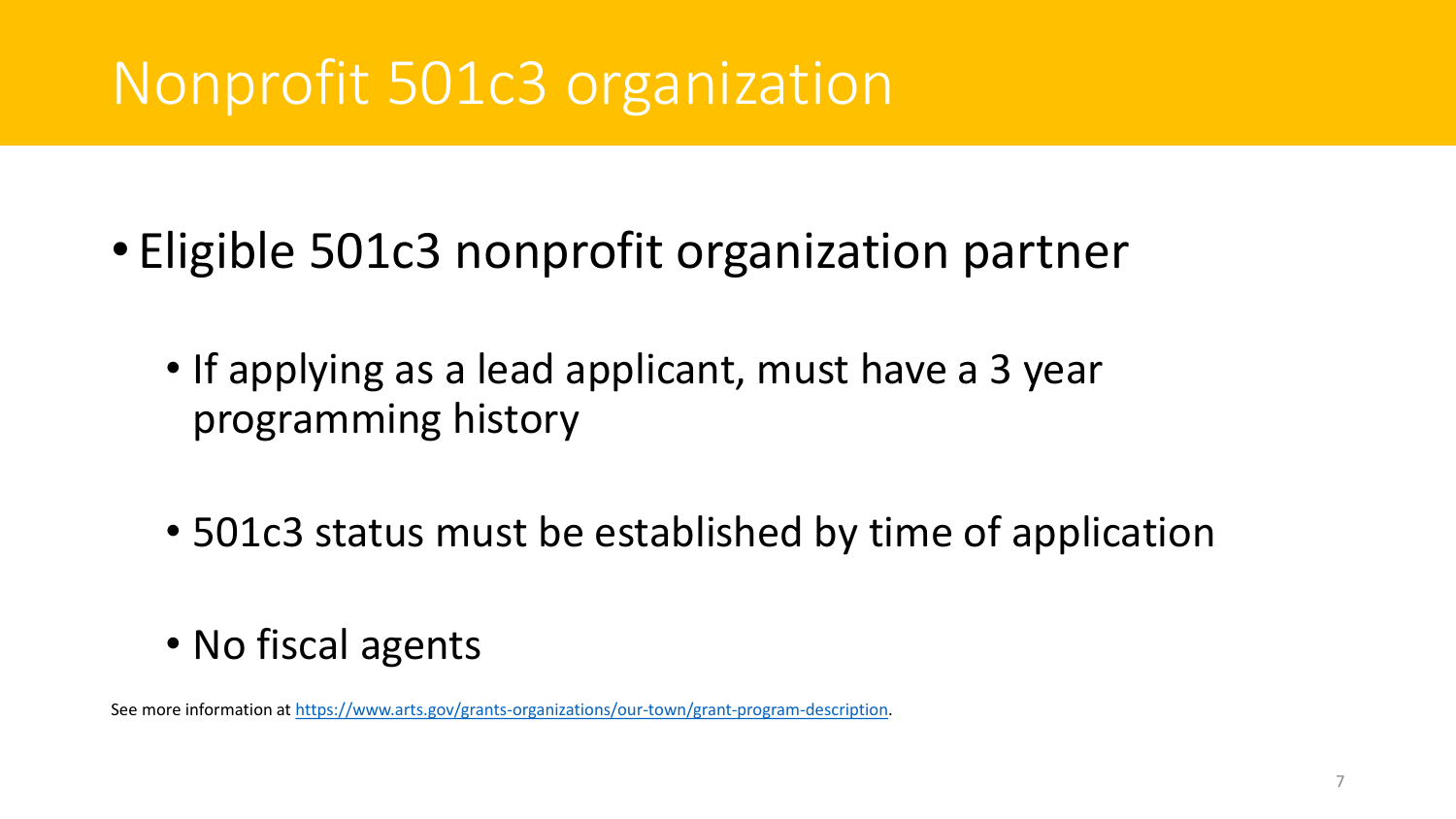# Our Town Objective: Strengthening Communities

#### **Strengthening Communities Objective** from the Guidelines**:**

**Economic Change**: Economic improvements of individuals, institutions, or the community including local business growth, job creation/labor force participation, professional development/training, prevention of displacement, in-migration, and tourism.

Physical Change: Physical improvements that occur to the built and natural environment including beautification and/or enhancement of physical environment, new construction, and redevelopment (including arts, culture, and public space).

**Social Change**: Improvements to social relationships, civic engagement and community empowerment, and/or amplifying community identity including civic engagement, collective efficacy, social capital, social cohesion, and community attachment.

**Systems Change**: Improvements to community capacity to sustain the integration of arts, culture, and design into strategies for advancing local economic, physical, and/or social outcomes including partnerships with other sectors, civic and institutional leadership, replication or scaling of innovative projects, long term funding, training programs, and permanent staff positions.